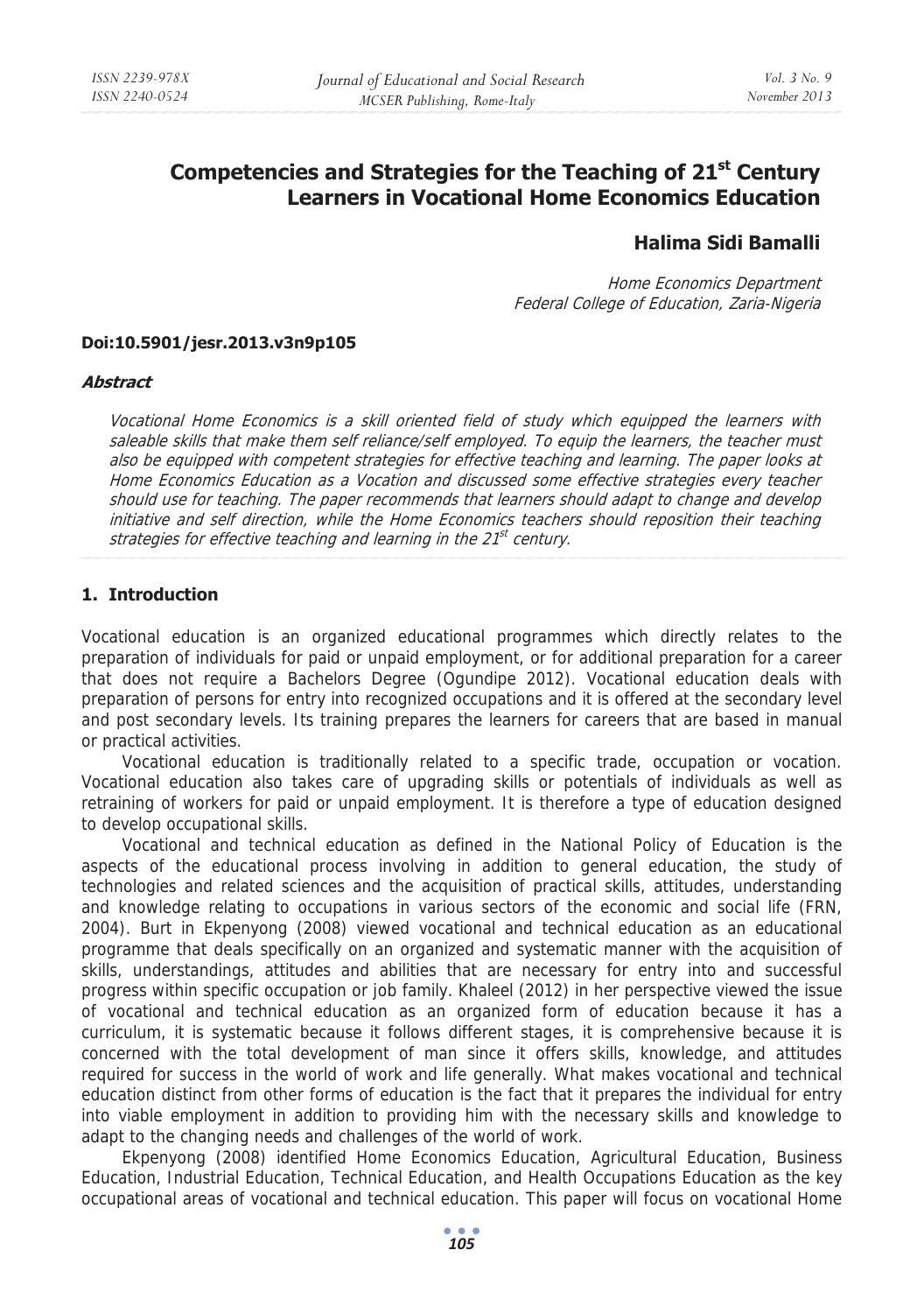Economics Education.

### **2. Home Economics Education**

Home Economics Education is that educational process which prepares man for successful family and community living. It is a form of education that impacts in man all round successful development. This is aimed at improving man's quality of life (Khaleel, 2012). According to International Federation of Home Economics (IFHE, 1988),

"Home Economics is both the body of theoretical knowledge based on exact science and humanities and forms of practice, backed up by appropriate technologies. Its area of activity is the development, use and management of human and material resources for the greater welfare of individuals, families and human society in its entirety".

From the above, Home Economics is that field of study which utilizes both knowledge and practices drawn from various disciplines, sciences, arts, and humanities to manage human and material resources in other to improve man's quality of life.

Lemchi (2001) viewed Home Economics as a skill oriented field of study, is noted for its capability of equipping learners with saleable skills that make for self reliance/self employment. Ogbene (2006) viewed Home Economics as an aspect of vocational education that deals with knowledge, skills, competences, and aptitude that fits one wholly, and entirely for work or business.

Khaleel (2012) viewed Home Economics education in developing the individual in totality:

- It improves the individuals quality of life.
- It empowers the individual with knowledge and skills for gainful employment.
- It equips the individual with life skills necessary for everyone family and community living.
- It develops the individual with a creative mind to play entrepreneurial roles.
- It equips the individual with the ability to manage both human and material resources.
- It offers the individuals the opportunity to expand their options by preparing them for several jobs in the world of work.

#### **3. Strategies for the Teaching of 21st Century Learners**

Researchers at Mid-continent Research for Education and Learning (McREL) have identified nine instructional strategies that are most likely to improve student achievement across all grade areas and across all grade levels. The nine strategies are as follows:

- 1. Identifying similarities and differences.
- 2. Summarizing and note taking
- 3. Reinforcing effects and providing recognision.
- 4. Homework and practice
- 5. Nonlinguistic representations
- 6. Cooperative learning
- 7. Setting objectives and providing feedback
- 8. Generating and testing hypotheses
- 9. Cues, Questions and Advanced Organizers
- In identifying similarities and differences, the ability to break a concept into similar and dissimilar characteristics allows students to understand (and often solve) complex problems by analyzing them in a more simple way. Teachers can either directly present similarities and differences, accompanied by deep discussion and inquiry or simply ask student to identify similarities and difference on their own, while teacher directed activities focus on identifying specific items. Student directed activities encourage variation and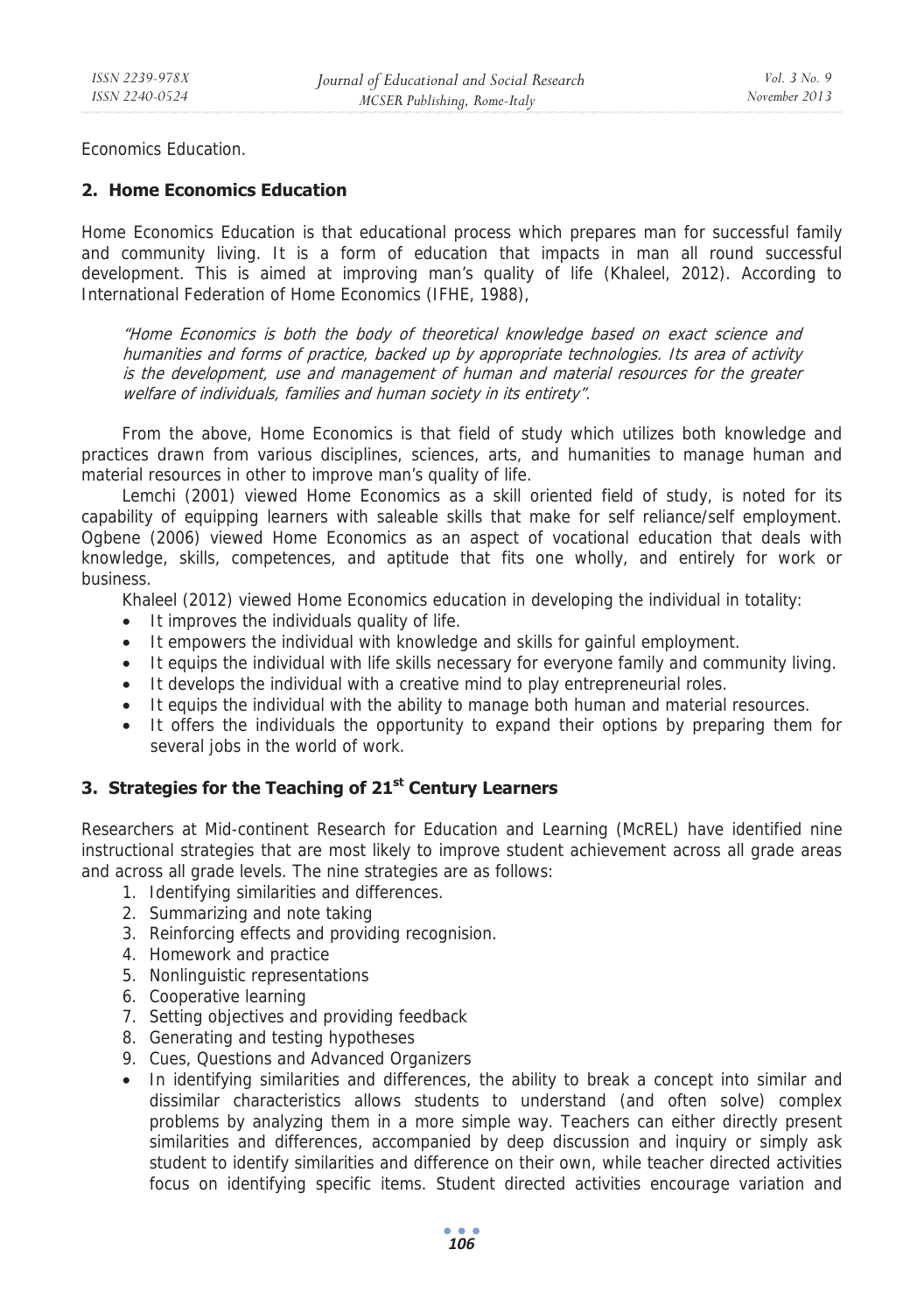broaden, understanding.

- In summarizing and note taking, these skills promote greater comprehension by asking students to analyse a subject to expose what is enssential and then put it in their own words. This requires substituting, deleting and keeping some things and having an awareness of the basic structure of the information presented.
- In reinforcing effect and providing recognition, efforts and recognition speak to the attitudes and belief of students and teachers must show the connection between effort and achievement. Although not all students realize the importance of effort, they can learn to change their beliefs to emphasize efforts. Recognition however, is most effective if it is contingent on the achievement of a certain standard. Also, symbolic recognition works better than tangible rewards.
- Homework and practice provides students with the opportunity to extent their learning outside the classroom. The amount of home work assigned should vary by grade level and that parent involvement should be minimal. Teachers should explain the purpose of homework to both the student and the parent or guardian and teachers should try to give feedback on all homework assigned. The students should adapt skills while they are learning them. Speed and accuracy are key indicators of the effectiveness of practice.
- In nonlinguistic representation, the knowledge is stored in two forms, linguistic and visual. The more students use both forms in the classroom, the more opportunity they have to achieve. The use of nonlinguistic representation stimulate and increase brain activity.
- Cooperative learning. In organizing students into cooperative groups yields a positive effort on overall learning. When applying cooperative learning strategies, keep groups small and do not over use this strategy be systematic and consistent in your approach.
- Setting objectives and providing feedback. This provides the students with a direction for their learning. Goals should not be too specific, they should be easily adaptable to students' own objectives. Feedback generally produces positive results. Teachers can never give too much, however, they should manage the form that feedback takes.
- Generating and testing hypotheses. Deductive approach to this strategy works best. Whether a hypothesis is induced or deduced, students should clearly explain their hypothesis and conclusions.
- Cues, Questions and Advanced Organizers. These help students use what they already know about a topic to enhance familiar learning. These tools should be highly analytical, should focus on what is important and are most effective when prevented before a learning experience.

## **4. Conclusion**

Effective strategies for teaching should be used by all teachers for all grade levels and particularly Home Economic teachers who are impacting saleable skills to younger generations. The learners of the 21<sup>st</sup> century should however recognize that today's life and work environment require far more their thinking skills and content knowledge. The ability to navigate he complex life and work environment in the globally competitive information age required student to pay rigorous attention to developing adequate life and career skills.

## **5. Recommendations**

The following recommendations are suggested for this work:

- 1. The learners should adapt to change. Changes in varied roles, job responsibilities, schedules and context. They should work effectively in change ambiguity and changing priorities.
- 2. Learners should be flexible to incorporate feedback effectively, and understand, negotiate